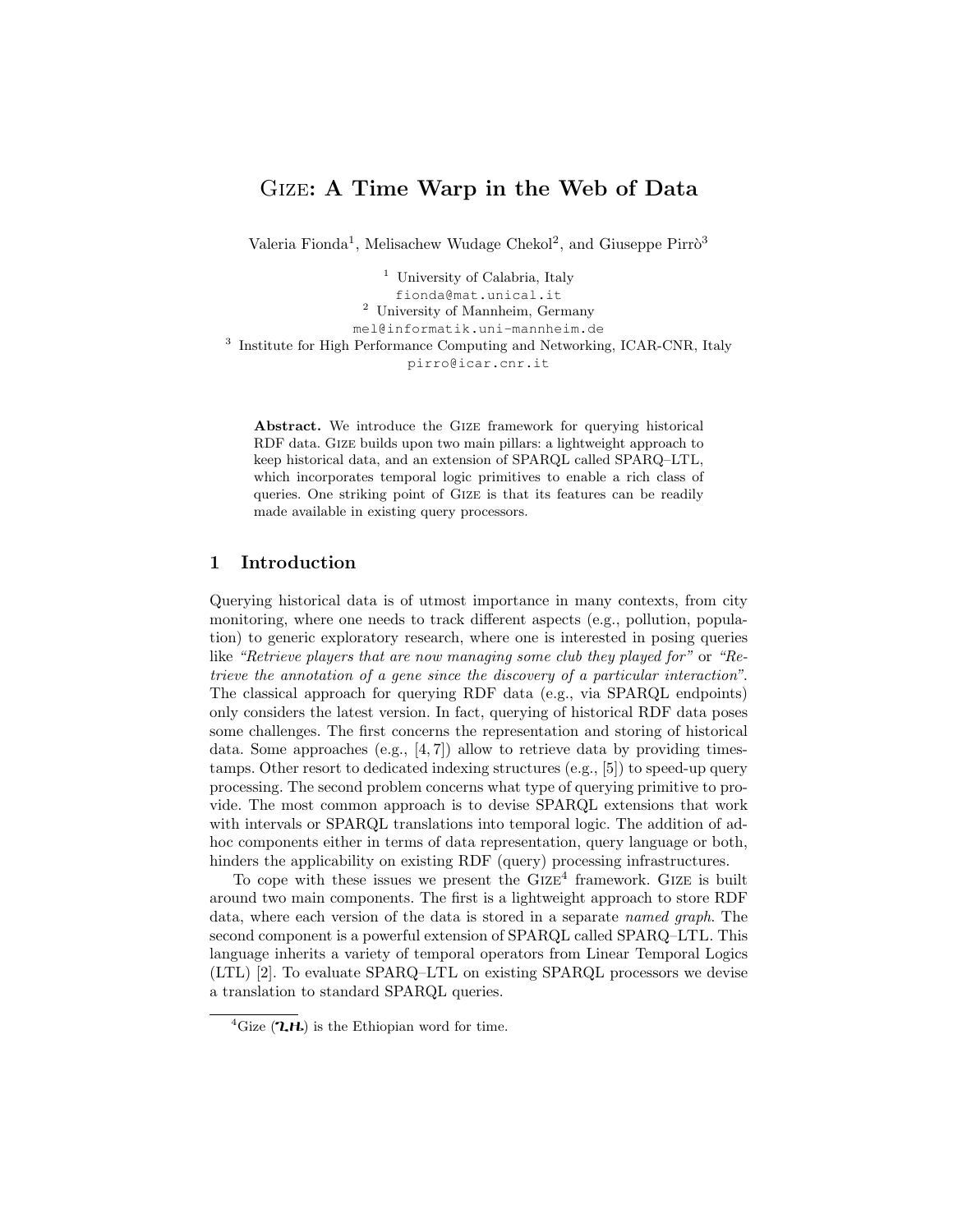Related Work. Approaches like the DBpedia Wayback Machine [4] allow to retrieve data at a certain timestamp (provided by the user). Other approaches (e.g.,[7]) access historical data via (HTTP) content negotiation, typically using the Memento framework. Yet other approaches (e.g., [5]) introduce timestamps into RDF triples along with ad-hoc indexing strategies. In Description Logics, some proposals focus on temporal conjunctive query answering (e.g., [1]); other efforts (e.g., [6]) have focused on the translation of SPARQL into LTL. Surprisingly, the design of solutions for querying historical RDF data on existing SPARQL processors is still in its infancy. Gize fills this gap by contributing an extension of SPARQL, called SPARQ–LTL, that allows for a rich class of temporal primitives borrowed from LTL (e.g., SINCE, NEXT, PREVIOUS) along with a translation from SPARQ–LTL queries into standard SPARQL queries.

## 2 The Gize Framework

Representing Historical RDF Data. The tenet of Gize is to enable querying of historical RDF data on existing processors. To represent versions, Gize leverages the notion of RDF quad. An RDF quad (for simplicity, we omit bnodes) is a tuple of the form  $\langle s, p, o, c \rangle \in I \times I \times (I \cup L) \times I$ , where I (IRIs) and L (literals) are countably infinite sets. The forth element of the quad represents that named graph to which the triple belongs.



Fig. 1. An exceprt of evolving data from DBpedia.

Fig. 1 shows the evolution of some data taken from DBpedia. Each of the 5 versions considered is represented by a named graph. From this small data sample one may notice that Italy has changed 3 coaches from July 2012 (C. Prandelli) to July 2016 (G. Ventura). Interestingly, the latest coach (G. Ventura) will start on July 18th. One may also notice that some players like A. Pirlo were part of the team along the whole period, while some other like G. Pazzini or M. Darmiani were left out or added, respectively. The figure also shows (bottom right corner) update statistics about People in DBpedia. Each percentage is computed wrt the previous version. The availability of historical data allows to pose queries like "Find all players that played with the highest number of coaches" or "Find players that played since C. Prandelli was the coach". Most of existing approaches either are not able to express such kind of queries or have to resort to ad-hoc processing infrastructures.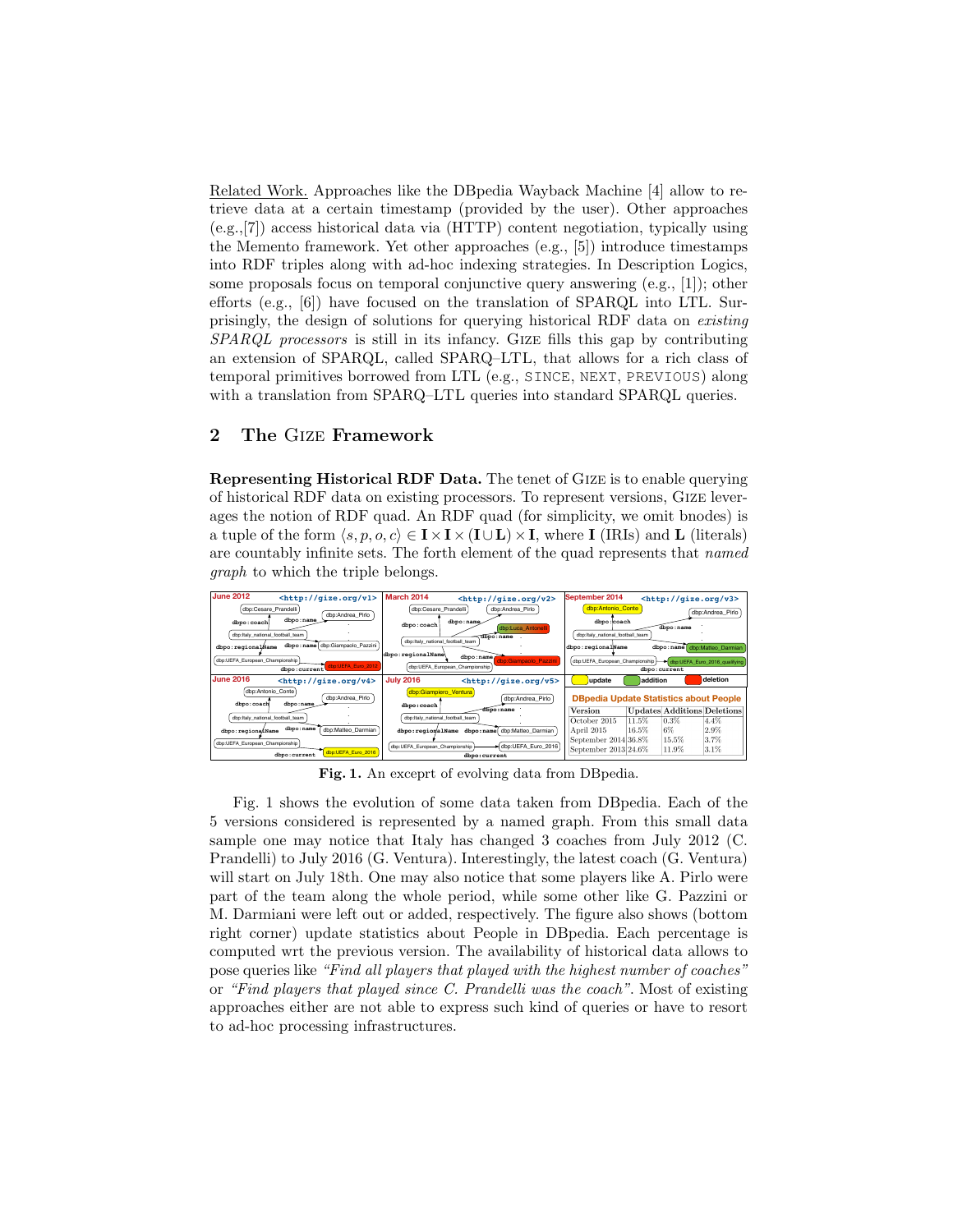The SPARQ–LTL Language. The syntax of SPARQ–LTL is shown below while Table 1 provides a description of the temporal operators. Let  $q$  be a SPARQ–LTL query,  $H = \{h_1, h_2, \ldots, h_m\}$  be the set of versions, and  $h_c$  be the current (not necessarily the latest) version of the data.

 $QP ::= QP_1$  .  $QP_2 | \{QP_1\}$  union  $\{QP_2\} | \{QP_1\}$  minus  $\{QP_2\} | QP_1$  optional  $\{QP_2\} |$ 

 $|$  Graph  $I ∪ ∨ QP_1 | QP_1$  filter  ${R} | t = (I ∪ ∤) × (I ∪ ∛) × (I ∪ L ∪ ∨)$ 

- $| X \{ QP\} | W \{ QP\} | F \{ QP\} | G \{ QP\} | \{ QP_1\} U \{ QP_2\} |$
- $| Y \{ QP \} | Z \{ QP \} | P \{ QP \} | H \{ QP \} | \{ QP_1 \} S \{ QP_2 \}$

|                          | Operator SPARQ-LTL Syntax Meaning |                                                                               |
|--------------------------|-----------------------------------|-------------------------------------------------------------------------------|
| X q                      | NEXT                              | Evaluate q on version $h_{c+1}$                                               |
| F q                      | EVENTUALLY                        | Evaluate q on all versions $h_c, \dots, h_m$                                  |
| G q                      | ALWAYS                            | The evaluation of q must be the same on all versions $h_c, \dots, h_m$        |
| $ q_1 \overline{U q_2} $ | UNTIL                             | If $S_2$ is the solution of $q_2$ in a version, $h_k \in \{h_c, , h_m\}$ then |
|                          |                                   | there exists a solution $S_1$ of $q_1$ on $h_c$ such that                     |
|                          |                                   | $S_1$ is compatible with $S_2$ in all versions $\{h_c, , h_k\}$               |
| Y q                      | PREVIOUS                          | Evaluate q on version $h_{c-1}$                                               |
| P q                      | PAST                              | Evaluate q on all versions $h_1, , h_c$                                       |
| H q                      | ALWAYSPAST                        | The evaluation of q must be the same on all versions $h_1, , h_c$             |
| $q_1$ S $q_2$            | SINCE                             | If $S_2$ is the solution of $q_2$ in a version, $h_k \in \{h_1, , h_c\}$ then |
|                          |                                   | there exists a solution $S_1$ of $q_1$ on $\{h_k, , h_c\}$ such that          |
|                          |                                   | $S_1$ is compatible with $S_2$ in all versions $\{h_k, , h_c\}$               |

Table 1. Meaning of the temporal operators in SPARQ–LTL.

SPARQ–LTL allows to use an additional set of keywords when writing SPARQL queries. SPARQ–LTL are evaluated by translating the temporal operators via a (set of) pattern(s) evaluated on named graphs maintaining data versions. We give some examples by considering the five version of data shown in Fig. 1 (stored in separate named graphs). In what follows, dbp:INFT is a shorthand for dbp:Italy\_national\_football\_team.

Example 1. Select players who are playing in the Italian national football team and played at least under a different coach than the current one.

| SPARQ-LTL                                                                                                                                                             | Translation into SPARQL                                                                                                                                                                                                                                                                                                                                                                                                                                                                                                                                                                                                                                                                                                                                                                                          |
|-----------------------------------------------------------------------------------------------------------------------------------------------------------------------|------------------------------------------------------------------------------------------------------------------------------------------------------------------------------------------------------------------------------------------------------------------------------------------------------------------------------------------------------------------------------------------------------------------------------------------------------------------------------------------------------------------------------------------------------------------------------------------------------------------------------------------------------------------------------------------------------------------------------------------------------------------------------------------------------------------|
| SELECT ?p WHERE {<br>dbp:INFT dbpo:name ?p.<br>dbp:INFT dbpo:coach ?c1.<br>PAST{<br>dbp:INFT dbpo:name ?p.<br>dbp:INFT dbpo:coach ?c2.<br>FILTER $(?c1!=?c2)$<br>$\}$ | SELECT ?p WHERE {<br>dbp:INFT dbpo:name ?p.<br>dbp:INFT dbpo:coach ?c1.<br>{GRAPH <http: qize.org="" v5=""> { dbp:INFT dbpo:name ?p.<br/>dbp:INFT dbpo:coach ?c2.<br/>FILTER <math>(?c1!=?c2)</math> } } UNION<br/>{GRAPH <http: qize.org="" v4=""> { dbp:INFT dbpo:name ?p.<br/>dbp:INFT dbpo:coach ?c2.<br/>FILTER <math>(?c1!=?c2)</math> } } UNION<br/>{GRAPH <http: qize.org="" v3=""> { dbp:INFT dbpo:name ?p.<br/>dbp:INFT dbpo:coach ?c2.<br/>FILTER <math>(?c1!=?c2)</math> } } UNION<br/>{GRAPH <http: qize.org="" v2=""> { dbp:INFT dbpo:name ?p.<br/>dbp:INFT dbpo:coach ?c2.<br/>FILTER <math>(?c1!=?c2)</math> } } UNION<br/>{GRAPH <http: qize.org="" v1=""> { dbp:INFT dbpo:name ?p.<br/>dbp:INFT dbpo:coach ?c2.<br/>FILTER <math>(?c1!=?c2)</math> } }</http:></http:></http:></http:></http:> |

The SPARQL query on the right is automatically generated and can be evaluated on existing processors. Note that the translation (because of the semantics of PAST described in Table 1) requires to look into all versions.